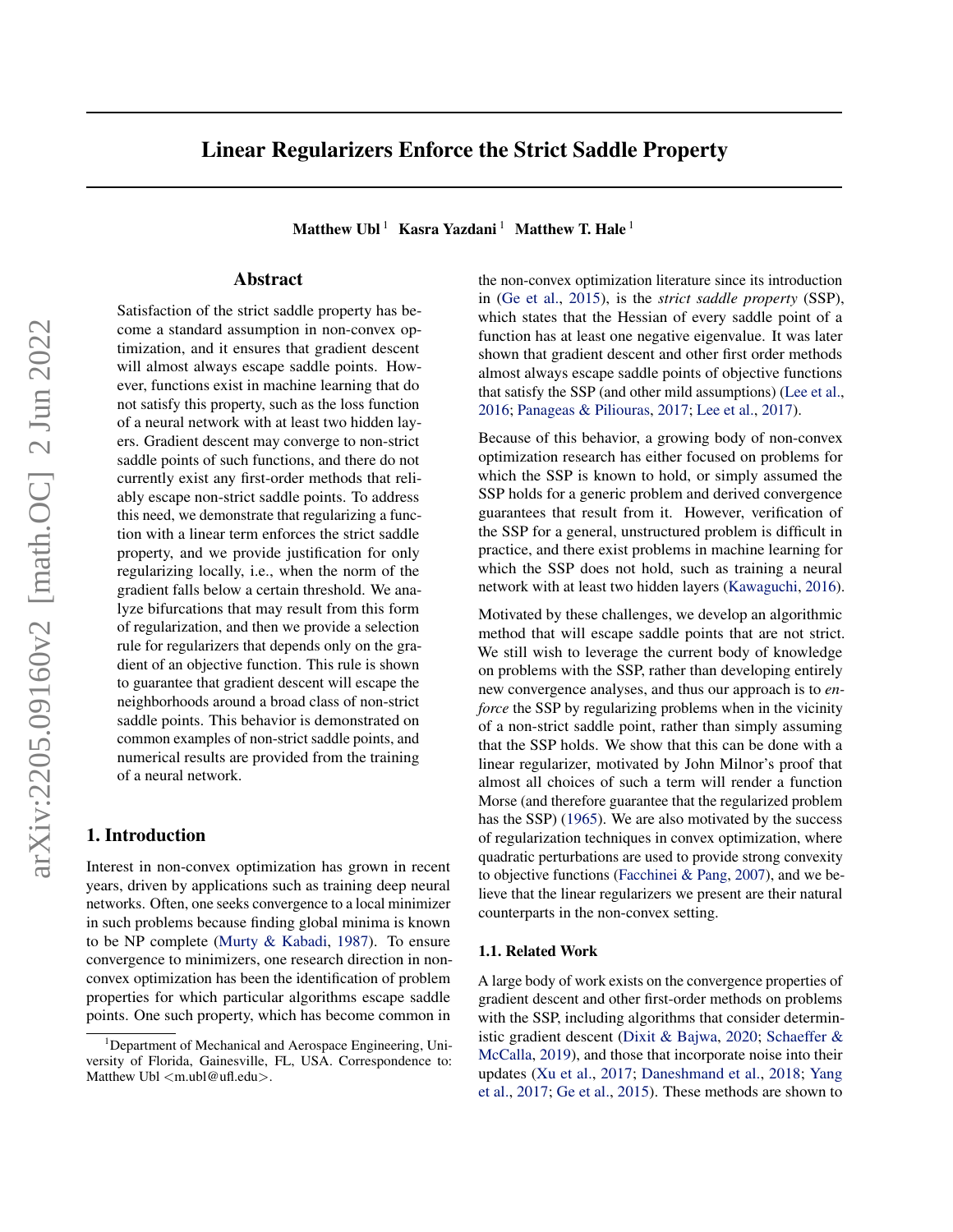escape strict saddles, but have not been shown to escape non-strict saddles, and therefore rely on the SSP.

While these methods are shown to escape strict saddles in the limit, they can get stuck near strict saddles for exponential time, which can cause numerical slowdowns [\(Du et al.,](#page-8-13) [2017\)](#page-8-13). Some attempts have been made to accelerate the escape near strict saddle points [\(Jin et al.,](#page-8-14) [2017;](#page-8-14) [Agarwal et al.,](#page-7-0) [2017;](#page-7-0) [Jin et al.,](#page-8-15) [2018\)](#page-8-15). However, when starting near nonstrict saddles, first-order methods may actually converge to them, and such accelerated methods do not escape.

Current research into escaping non-strict saddle points requires higher-order information and/or algorithms. Perhaps the best known is [\(Anandkumar & Ge,](#page-8-16) [2016\)](#page-8-16), which guarantees convergence to a third-order optimal critical point. That paper replaces the SSP, which is a property of the Hessian, with a condition on the third-order derivative of the problem. Work in [\(Zhu et al.,](#page-8-17) [2020\)](#page-8-17) expands on these results and includes numerical simulations on a function that does not satisfy the SSP. Subsequent work in [\(Chen &](#page-8-18) [Toint,](#page-8-18) [2021\)](#page-8-18) provides a method to converge to  $p^{th}$ -order critical points using  $p^{th}$ -order information, while also demonstrating that doing so for  $p \geq 4$  is NP-hard. Recent work in [\(Truong,](#page-8-19) [2021\)](#page-8-19) examines the behavior of a second-order method on common toy examples of non-strict saddle points, and [\(Nguyen & Hein,](#page-8-20) [2017\)](#page-8-20) develop a weaker form of the SSP that guarantees escape from saddle points for the training of a particular neural network. In contrast, in this paper we require only first-order information and provably escape from non-strict saddles using linear regularizers under weak assumptions.

Previous research has shown that regularizing with quadratic or sums of squares (SOS) terms will make a function Morse, which is sufficient to ensure the SSP is satisfied [\(Lerario,](#page-8-21) [2011;](#page-8-21) [Nicolaescu,](#page-8-22) [2011\)](#page-8-22). However, no convergence or bifurcation analysis was performed on the regularized function, and indeed these results originate outside the non-convex optimization literature. We show in Example [2.6](#page-2-0) that quadratic and SOS regularizers can actually convert a non-strict saddle point into a local minimum, and thus we do not use them.

### 1.2. Contributions

The contributions of this paper are the following:

- A local linear regularization method using only firstorder information (i.e.,  $\nabla f(x)$ ) that enforces satisfaction of the SSP around critical points
- A proof that this regularization method escapes nonstrict saddle points that satisfy a condition much weaker than the SSP, and examples of non-strict saddle points that satisfy this weaker condition
- Conditions under which linearly regularized gradient

descent is guaranteed to converge to a local minimum

• Bounds on the regularization error seen at minima that is induced by linear regularizers

The remainder of this paper is organized as follows. In Section [2,](#page-1-0) we prove that almost all linear regularizers enforce the SSP, and we demonstrate the need to define this regularizer locally rather than globally. In Section [3,](#page-3-0) we analyze the bifurcations that may occur when regularizing and justify a particular choice of regularizer that avoids problematic bifurcations. In Section [4,](#page-5-0) we describe the condition weaker than the SSP for which this regularization method escapes saddle points and demonstrate this escape on examples of non-strict saddle points taken from the literature. Then, in Section [5](#page-6-0) we give conditions under which we converge to local minima. In Section [6,](#page-7-1) we present numerical results on a neural network with four hidden layers, and in Section [7](#page-7-2) we provide concluding remarks.

## <span id="page-1-0"></span>2. Local Linear Regularization

Throughout this paper, f denotes a function in  $C^2$ , the space of twice-continuously differentiable functions, with L-Lipschitz gradient  $\nabla f$ . The symbol q denotes the gradient descent map  $g(x) = x - \gamma \nabla f(x)$ , with  $\gamma \in (0, 1/L)$ . The following definition regards the *critical points* of f:

- **Definition 2.1.** 1. A point  $x^*$  is a *critical point* of  $f$  if  $\nabla f(x^*) = 0$  or, equivalently,  $g(x^*) = x^*$ .
- 2. A critical point  $x^*$  is *isolated* if there is a neighborhood U around  $x^*$  and  $x^*$  is the only critical point in U. Otherwise it is called *non-isolated*.
- 3. A critical point of f is a *local minimum* if there is a neighborhood U around  $x^*$  such that  $f(x^*) \leq f(x)$ for all  $x \in U$ , and a *local maximum* if  $f(x^*) \ge f(x)$ .
- 4. A critical point of f is a *saddle point* if for all neighborhoods U around  $x^*$ , there are  $y, z \in U$  such that  $f(y) \le f(x^*) \le f(z)$ .
- 5. A critical point of f is a *strict saddle* if  $\lambda_{min}(\nabla^2 f(x^*)) < 0.$
- 6. The *local stable set*  $W<sup>s</sup>(x<sup>*</sup>)$  defined on some neighborhood  $U$  of a critical point  $x^*$  is the set of initial conditions of gradient descent in  $U$  that converge to  $x^*$ , i.e.,  $W^s(x^*) = \{x \in U : \lim_{k \to \infty} g^k(x) = x^*\}.$ The *local unstable set* is given by  $W^u(x^*) = \{x \in$  $U: \lim_{k \to \infty} g^k(x) \neq x^*$ . If  $U = \mathbb{R}^n$ , then  $W^s(x^*)$  $(W^u(x^*))$  is the *global stable (unstable) set*.

<span id="page-1-1"></span>Here  $\lambda_{min}(\cdot)$  denotes the minimum eigenvalue of a square matrix. Lemma [2.2](#page-1-1) states that, for almost all initial conditions, gradient descent does not converge to a strict saddle: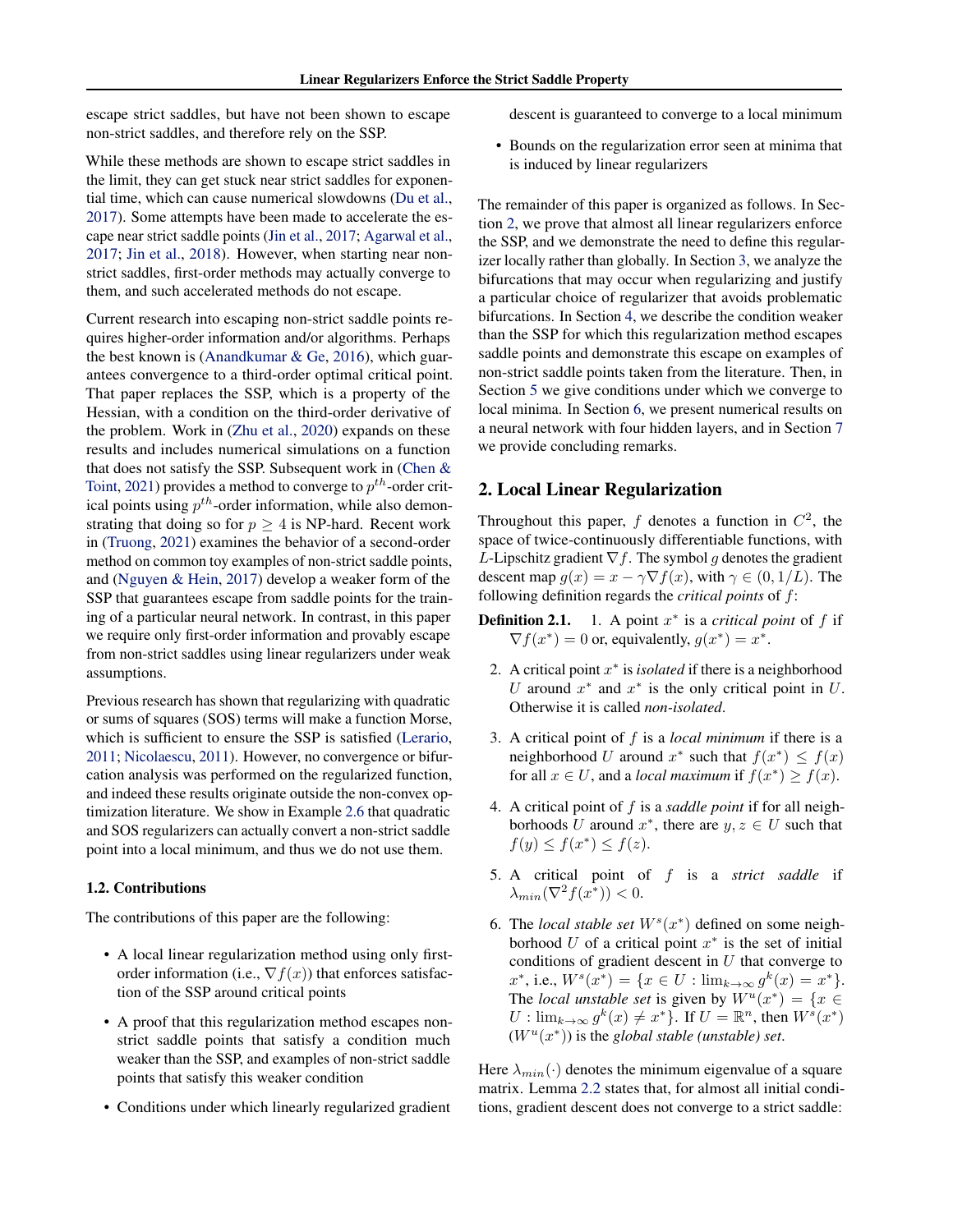**Lemma 2.2.** Let  $f : \mathbb{R}^n \to \mathbb{R}$  be a  $C^2$  function with L-*Lipschitz gradient. The set of initial conditions*  $x \in \mathbb{R}^n$ such that  $g^k(x)$  converges to a strict saddle point of  $f$  is of *(Lebesgue) measure zero.*

*Proof:* See Theorem 2 in [\(Panageas & Piliouras,](#page-8-3) [2017\)](#page-8-3). □

The underlying principle is that, for a saddle  $x^*$ , a single negative eigenvalue of  $\nabla^2 f(x^*)$  renders  $W^s(x^*)$  measure zero. This is the motivating principle behind the study of the strict saddle property:

Definition 2.3. A function f satisfies the *strict saddle prop* $erty$  (SSP) if every saddle point of  $f$  is strict.

From Lemma [2.2,](#page-1-1) gradient descent will almost always avoid every strict saddle point of an objective function  $f$ . Therefore, if f satisfies the SSP, then gradient descent will almost always avoid *all* saddle points of f. Provided gradient descent converges (i.e.,  $\lim_{k\to\infty} g^k(x)$  exists), it must then almost always converge to a local minimum. We note that  $g^k(x)$  is guaranteed to converge in a variety of settings, including when  $f$  is analytic or coercive, and we will proceed with the assumption that  $f$  satisfies one of these properties. However, verifying that a general, unstructured function satisfies the SSP is difficult in practice, and functions of interest exist that are known not to satisfy the SSP, such as the loss function of a neural network with at least two hidden layers [\(Kawaguchi,](#page-8-5) [2016\)](#page-8-5). These functions may have *non-strict saddles*:

**Definition 2.4.** A saddle point  $x^*$  of  $f$  is a *non-strict saddle* if  $\lambda_{min}(\nabla^2 f(x^*)) = 0.$ 

We make a brief point on terminology here. The definition of a degenerate saddle varies between the dynamical systems and computer science literature, so to avoid confusion in this paper a *degenerate saddle* is any saddle point  $x^*$  whose Hessian has at least one zero eigenvalue (i.e.,  $\nabla^2 f(x^*)$  is singular), while a *non-strict saddle* is a saddle whose minimum eigenvalue is zero. Using this terminology, any non-strict saddle is necessarily degenerate. We note that the SSP is *not* a non-degeneracy condition, as strict saddles may be degenerate, as long as they have at least one negative eigenvalue. Example [2.5](#page-2-1) illustrates the key problem with non-strict saddle points, which is that their stable sets are not necessarily measure zero.

<span id="page-2-1"></span>Example 2.5. (Non-Measure Zero W<sup>s</sup> for non-Strict Sad*dle)*

Consider the function  $f(x,y) = \frac{1}{3}x^3 + \frac{1}{2}y^2$ , with negative *gradient field plotted in Figure [1.](#page-2-2) Here,* (0, 0) *is a non-strict saddle of f, with*  $\nabla^2 f(0,0)$  *having* 1 *and* 0 *as eigenvalues. Here, we see*  $W^{s}(0,0) = \{(x,y) : x > 0\}$ *, depicted by the red region. That is, the set of initial conditions for which* g k (x) *converges to* (0, 0) *is not measure zero and is in fact a* closed halfspace of  $\mathbb{R}^2$ .



<span id="page-2-2"></span>Figure 1. The negative gradient field of  $f(x, y) = \frac{1}{3}x^3 + \frac{1}{2}y^2$ . The blue dot at  $(0,0)$  denotes the non-strict saddle point,  $W^{\bar{u}}(0,0)$  is denoted by the green region, and  $W^s(0,0)$  by red.

Instead of modifying our gradient descent algorithm to somehow accommodate non-strict saddles, we instead wish to modify the *problem* itself in such a way that the modified function satisfies the SSP, either by making non-strict saddles strict or eliminating them altogether. That is, we wish to find a regularization scheme that enforces satisfaction of the SSP and thus ensures the escape of non-strict saddles. While quadratic and sum of squares regularization terms are popular in convex optimization, they are not advisable in this context as they change the positive semi-definite Hessian of a non-strict saddle into a positive definite one, turning such a saddle into a local minimum of the regularized function.

<span id="page-2-0"></span>**Example 2.6.** *Consider again the function*  $f(x, y) =$  $\frac{1}{3}x^3 + \frac{1}{2}y^2$ , which has a non-strict saddle at  $(0,0)$  with *eigenvalues* 1 *and* 0*. If a sum of squares regularization term*  $\frac{1}{2} \alpha_x x^2 + \frac{1}{2} \alpha_y y^2$  is added to f, then  $(0,0)$  remains a critical *point of the regularized function, but the eigenvalues of the regularized Hessian become*  $\alpha_x$  *and*  $1+\alpha_y$ *, rendering* (0, 0) *a local minimum for all*  $\alpha_x, \alpha_y > 0$ .

Instead, the following lemma from [\(Milnor,](#page-8-6) [1965\)](#page-8-6) provides motivation for using a linear regularization term.

<span id="page-2-3"></span>**Lemma 2.7.** *If*  $f : \mathbb{R}^n \to \mathbb{R}$  *is a*  $C^2$  *function, then for almost all*  $l \in \mathbb{R}^n$ , the critical points of the function  $f_l(x) =$  $f(x) + l<sup>T</sup> x$  have only non-singular Hessians.

*Proof:* See Appendix A.1. 
$$
\Box
$$

This lemma states that for almost any choice of  $l$ , the regularized function  $f_l$  will have only non-degenerate critical points. This immediately gives us the following result:

<span id="page-2-4"></span>**Theorem 2.8.** If  $f : \mathbb{R}^n \to \mathbb{R}$  is a  $C^2$  function, then for *almost all*  $l \in \mathbb{R}^n$ , the function  $f_l(x) = f(x) + l^T x$  satisfies *the SSP.*

*Proof:* This follows from Lemma [2.7](#page-2-3) and the fact that non-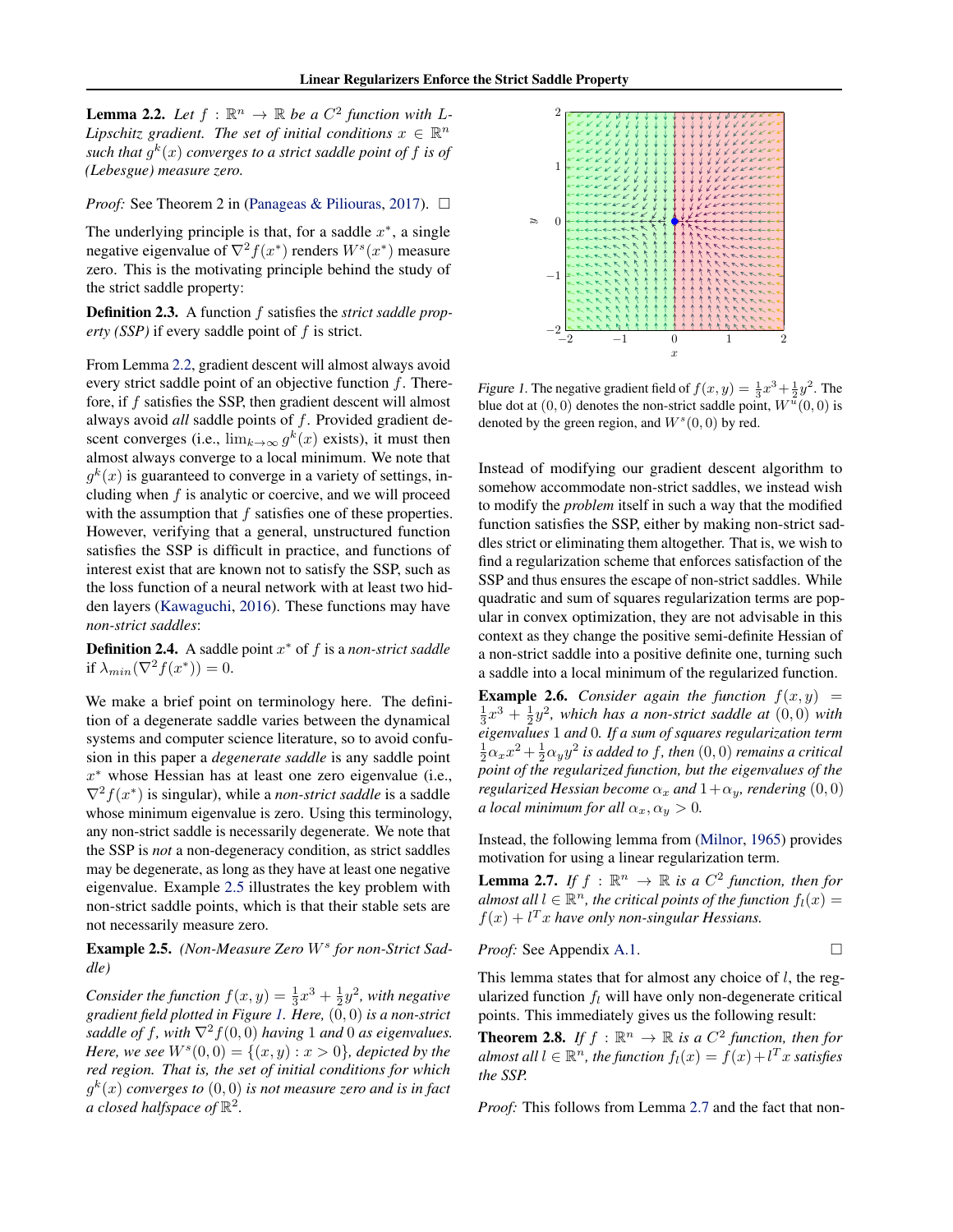degenerate saddle points must be strict.

This regularization method does not affect the Hessian (i.e.,  $\nabla^2 f(x) = \nabla^2 f_1(x)$ , avoiding the problems caused by sums of squares and quadratic regularizers and resulting in simpler analysis. However, this regularization method enforces satisfaction of the SSP by creating bifurcations of degenerate critical points of  $f$ , and we must carefully analyze these bifurcations to ensure that we attain the desired convergence properties.

# <span id="page-3-0"></span>3. Bifurcations

Regularization of a function naturally perturbs nondegenerate critical points, which can be limited by a judicious choice of regularizer. However, more seriously, regularization can also cause a *local bifurcation* at a degenerate critical point:

**Definition 3.1.** Let  $f : \mathbb{R}^n \times \mathbb{R}^k \to \mathbb{R}$  be a  $C^2$  function. Let  $(x^*, \mu^*)$  be a point for which  $\nabla_x f(x^*, \mu^*) = 0$  and  $\nabla_x^2 f(x^*, \mu^*)$  is singular. A *local bifurcation* of this gradient system occurs at  $x^*$  when a smooth change in  $\mu$  away from  $\mu^*$  induces a sudden change in the stability properties of the equilibrium at  $x^*$ .

A "sudden change in stability properties" could mean  $W<sup>s</sup>(x<sup>*</sup>)$  grows or shrinks in dimension, the critical point at  $x^*$  splits into two or more critical points, or the critical point at  $x^*$  is eliminated. A local bifurcation induced by linear regularization is illustrated in Example [3.2:](#page-3-1)

<span id="page-3-1"></span>**Example 3.2.** *Consider again the function*  $f(x, y) =$  $\frac{1}{3}x^3+\frac{1}{2}y^2$  and consider two regularizations that add terms *of the form*  $l_x x + l_y y$ *. The first sets*  $l_x = 1$  *and*  $l_y = 0$ *and the second sets*  $l_x = -1$  *and*  $l_y = 0$ *, and we plot the trajectory behavior of gradient descent under these two regularizations in Figure [2.](#page-3-2)*



Figure 2. When we choose  $l_x = -1$  we create a local minimum *and* a strict saddle, and the escape region actually shifts (left). When we choose  $l_x = 1$ , the critical point is destroyed and gradient descent escapes the saddle from every initial condition (right).

Observe that when  $l_x = -1$ , the original non-strict saddle point bifurcates into a strict saddle at  $(-1, 0)$  and a local minimum at  $(1, 0)$ . Both of these points are non-degenerate, satisfying the SSP as ensured by Theorem [2.8.](#page-2-4) However, we can see that the stable set (now defined for both of the resulting critical points) has actually expanded. This is because the resulting bifurcation has created a *false minimum* at  $(1, 0)$ :

**Definition 3.3.** A *false minimum* is a local minimum of  $f_l$ that resulted from a bifurcation of a degenerate saddle point of f caused by the linear regularizer  $l^T x$ .

In Example [3.2,](#page-3-1) one can see that for any  $l_x < 0$ , a *saddlenode bifurcation* occurs, which splits a degenerate critical point into two non-degenerate critical points. We also observe that when  $l_x = 1$  (and in fact whenever  $l_x > 0$ ) the critical point at  $(0, 0)$  is destroyed and all trajectories of gradient descent escape the neighborhood of  $(0, 0)$ .

This example demonstrates that while almost all choices of  $l$ will enforce the SSP, only some enforce the trajectory behavior we want. Thus, l should be chosen deliberately, based on some information from the function being minimized, rather than arbitrarily. However, a choice of  $l$  that enforces desired behavior around one non-strict saddle point may not do so around another, as the following theorem states.

<span id="page-3-3"></span>**Theorem 3.4.** *There exist*  $C^2$  *objective functions such that every choice of regularizer*  $l \neq 0$  *induces a saddle-node bifurcation of a non-strict saddle point which creates a false minimum.*



x

Figure 3. Plots of the function  $(x-1)^3(x+1)^3 + lx$  for  $l = 0$ ,  $l > 0$ , and  $l < 0$ . Regardless of the sign of l, one of the original degenerate critical points is bifurcated into a false minimum and a local maximum, and the other eliminated for every regularizer  $l \neq$ 0.

x

<span id="page-3-4"></span>x

<span id="page-3-2"></span>Theorem [3.4](#page-3-3) is illustrated in Figure [3,](#page-3-4) which shows a function for which any non-zero choice of regularizer  $l$  results in a saddle-node bifurcation of a non-strict saddle point. A natural consequence of Theorem [3.4](#page-3-3) is that it is infeasible to use a constant, global linear regularizer. Instead, we should regularize "locally", changing our choice of  $l$  when approaching different critical points. We take inspiration from [\(Jin et al.,](#page-8-14) [2017\)](#page-8-14) and define a "small gradient region", outside of which  $l = 0$  and inside of which l will be chosen according to some selection rule:

**Definition 3.5.** Fix  $\theta > 0$  and let  $L_{\theta} = \{x \in \mathbb{R}^n :$  $\|\nabla f(x)\|_2 \leq \theta$ . That is, the *small-gradient region*  $L_\theta$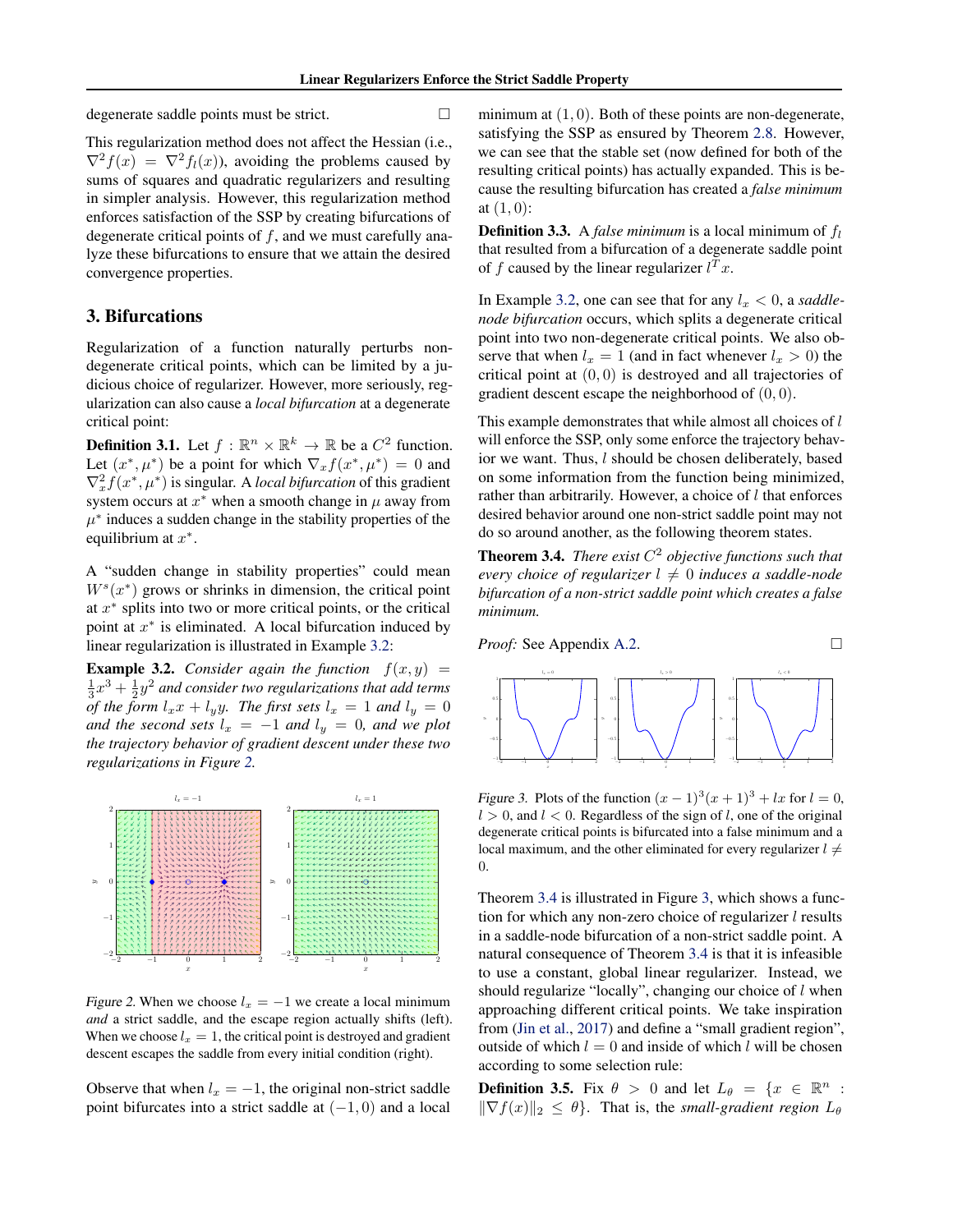is the subset of  $\mathbb{R}^n$  for which the norm of the gradient of f is less than or equal to  $\theta$ .

As long as  $\theta$  is chosen small enough, a point in  $L_{\theta}$  must be near a critical point of f. Given our knowledge of  $\nabla f$ , we now wish to choose  $l$  such that, if the nearby critical point is a degenerate saddle, we then induce the desired bifurcation, which either eliminates the critical point or ensures the resulting critical points are strict saddles. The following theorem gives us motivation for one particular choice of l:

<span id="page-4-0"></span>**Theorem 3.6.** *Consider the function*  $f(x) + \mu^T x$  *with*  $\mu \in \mathbb{R}$  and  $l, x \in \mathbb{R}^n$ . Assume that for  $\mu = 0$  there exists an *equilibrium* x ∗ *such that:*

- *1.*  $\nabla^2 f(x^*)$  has  $n-1$  positive eigenvalues, and a simple *eigenvalue 0 with eigenvector* v*.*
- 2.  $v^T l \neq 0.$
- 3.  $v^T \nabla^3 f(x^*)(v, v) \neq 0.$

Then there is a smooth curve of equilibria in  $\mathbb{R}^n \times \mathbb{R}$  passing *through*  $(x^*,0)$  *tangent to the hyperplane*  $\mathbb{R}^n \times \{0\}$  *with no equilibrium on one side of the hyperplane for each value* µ *and two equilibria on the other side of the non-degenerate for each* µ*. The two equilibria are hyperbolic and have stable manifolds of dimensions*  $n - 1$  *and*  $n$  *respectively.* 

*Proof:* This theorem simply restates Theorem 3.4.1 from [\(Guckenheimer & Holmes,](#page-8-23) [2013\)](#page-8-23) using the specific notation of our problem.

Theorem [3.6](#page-4-0) considers a non-strict saddle point  $x^*$  of  $f$ whose Hessian has a single zero eigenvalue (1) and satisfies a mild third-order condition (3). It states that for almost any vector  $r \in \mathbb{R}^n$ , if the choice  $l = r$  induces a saddle-node bifurcation at  $x^*$  that creates a false minimum, then the choice  $l = -r$  will instead eliminate the critical point  $x^*$ . We now combine Theorem [3.6](#page-4-0) with a concept that appears trivial at first: for some point  $x_0$ , the choice  $l = -\nabla f(x_0)$ will create a critical point of  $f_l$  at  $x_0$ . Qualitatively, if the degenerate critical point  $x^*$  is the only critical point near  $x_0$ , then the resulting critical point at  $x_0$  must be the result of a bifurcation of  $x^*$ . If this is the case, then Theorem [3.6](#page-4-0) implies that instead choosing  $l = \nabla f(x_0)$  will eliminate the degenerate critical point.

Theorem [3.6](#page-4-0) and the above discussion imply that the choice  $l = \nabla f(x_0)$  for some point  $x_0$  near a particular degenerate critical point may be a good candidate for our regularization selection rule. This proposed rule is presented in Algo-rithm [1,](#page-4-1) where the update law is  $g(x)$  when the gradient is large. When this algorithm enters the small-gradient region  $L_{\theta}$  at some point  $x_0$ , l is set to be  $\nabla f(x_0)$  and the update law is switched to  $q_l(x) = x - \gamma(\nabla f(x) + l)$  until the

Algorithm 1 Locally Linearly Regularized Gradient Descent

<span id="page-4-1"></span>**Input:** Stepsize  $\gamma > 0$ , Small gradient parameter  $\theta > 0$ for  $k = 0, 1...$  do if  $\|\nabla f(x_k)\| > \theta$  then  $x_{k+1} \leftarrow x_k - \gamma \nabla f(x_k)$ else if  $\|\nabla f(x_k)\| \leq \theta \& \|\nabla f(x_{k-1})\| > \theta$  then  $l \leftarrow \nabla f(x_k)$  $x_{k+1} \leftarrow x_k - \gamma(\nabla f(x_k) + l)$ else  $x_{k+1} \leftarrow x_k - \gamma(\nabla f(x_k) + l)$ end if end for

algorithm leaves  $L_{\theta}$ . Note that because linear regularization does not affect the Hessian, and by extension the Lipschitz constant L,  $\gamma$  can remain unchanged between g and  $g_l$ .

We note that, as stated, Theorem [3.6](#page-4-0) only guarantees that Algorithm [1](#page-4-1) will escape non-strict saddles that satisfy restrictive conditions. To extend to more general saddles, we must determine more general cases for which Algorithm [1](#page-4-1) works. One key assumption in our derivation of this proposed algorithm is that  $x^*$  and  $x_0$  are sufficiently separated from other critical points. The definition of  $L_{\theta}$  and our choice of  $\theta$  provide the means to ensure this assumption is formally satisfied. First, for a point  $x \in L_{\theta}$ , we define its *local small-gradient neighborhood*:

**Definition 3.7.** For a particular  $x \in L_{\theta}$ , let  $\Theta(x)$  be the largest connected subset of  $L_\theta$  that contains x.

Thus,  $\Theta(x)$  is simply the portion of  $L_{\theta}$  that surrounds x. Consider a point  $x_o \in L_\theta$ . If  $l = \nabla f(x_o)$ , then the update law  $x_{k+1} = g_l(x_k)$  will be used at each  $x_k \in \Theta(x_0)$ . Recall from Theorem [3.4](#page-3-3) that a choice of  $l$  that destroys one degenerate critical point may induce a saddle-node bifurcation at another. Therefore, to help avoid a saddle node bifurcation within  $\Theta(x_0)$ , we want  $\Theta(x_0)$  to contain only one critical point or connected critical subspace. We formalize this idea with the following definition and assumption:

**Definition 3.8.** Let  $X^* = \{x^* \in \mathbb{R}^n : \nabla f(x^*) = 0\}$ . That is,  $X^*$  is the set of all isolated or non-isolated critical points of f. For a particular  $x^* \in X^*$ , let  $\Phi(x^*)$  be the largest connected subset of  $X^*$  such that  $x^* \in \Phi(x^*)$ . If  $x^*$  is an isolated critical point, then  $\Phi(x^*) = \{x^*\}$ . If  $x^*$  is nonisolated, then  $\Phi(x^*)$  is the connected critical subset that contains  $x^*$ .

<span id="page-4-2"></span>**Assumption 3.9.**  $\theta$  is chosen such that for every  $x^* \in X^*$ ,  $\Theta(x^*) \cap X^* = \Phi(x^*).$ 

Note that, trivially,  $X^* \subset L_\theta$  for any  $\theta > 0$ . Assumption [3.9](#page-4-2) simply states that  $\theta$  is chosen small enough that any critical point  $x^*$  is isolated in  $\Theta(x^*)$  from all other critical points it is not connected to. Let  $x_0 \in \Theta(x^*)$  and  $l = \nabla f(x_0)$ .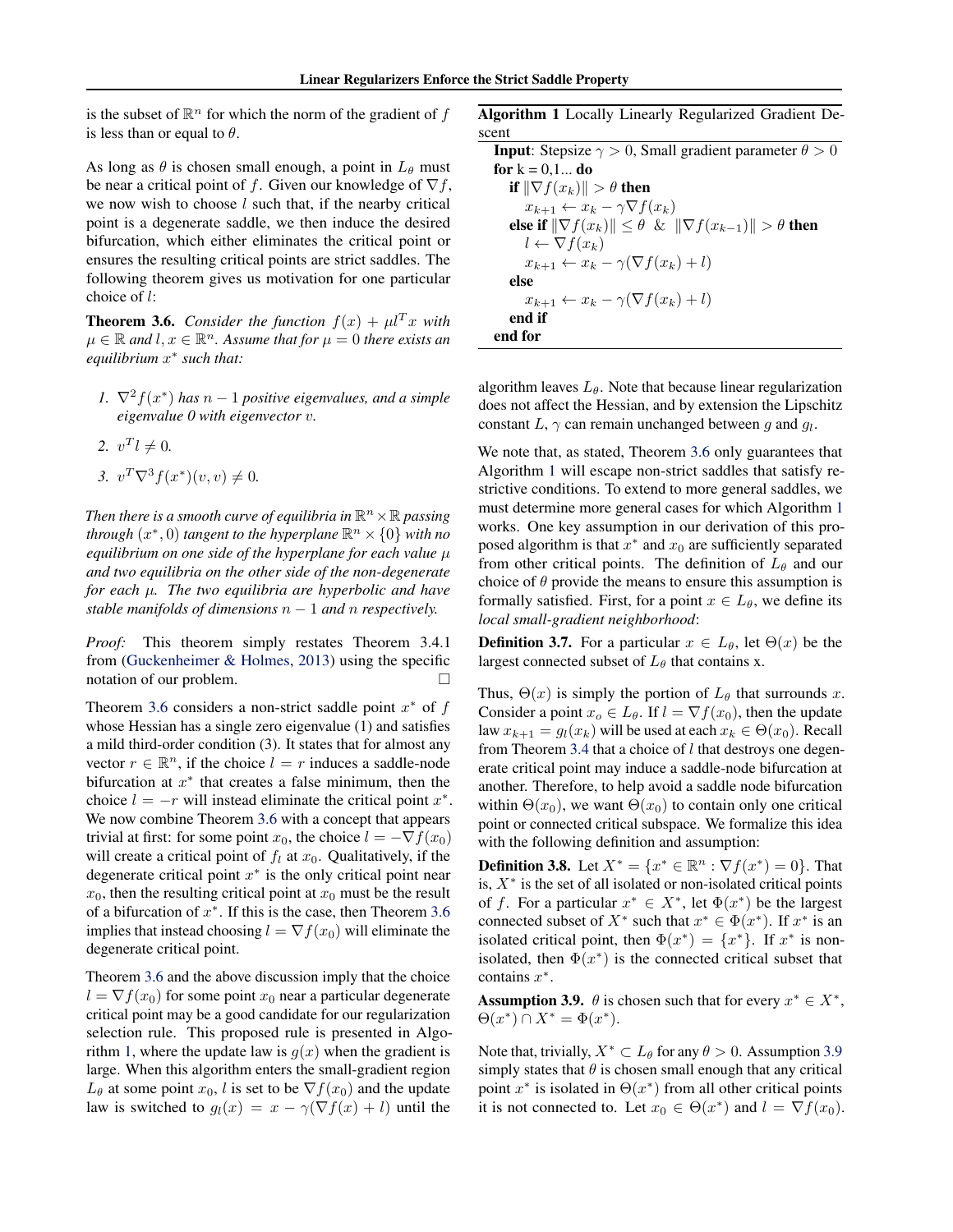Recall from Theorem [3.4](#page-3-3) that this choice of  $l$  may induce saddle-node bifurcations at degenerate critical points of f other than  $x^*$  and create false minima at those other points. We want to ensure that these false minima, or indeed any critical points that result from a bifurcation or perturbation of a critical point other than  $x^*$ , do not end up in the set  $\Theta(x^*)$ . This is guaranteed by the following theorem:

<span id="page-5-1"></span>Theorem 3.10. *Let* x <sup>∗</sup> *be a critical point of* f*, and let*  $||l||_2 \leq \theta$ . Let  $y_l^*$  be a critical point of the regularized *function* f<sup>l</sup> *that resulted as a bifurcation or a perturbation of*  $x^*$ *. Then*  $x_l^* \in \Theta(x^*)$ *.* 

*Proof:* See Appendix [A.3.](#page-9-2)

$$
\Box
$$

Because  $l = \nabla f(x_0)$  for some  $x_0 \in \Theta(x^*)$ , this ensures that, even if a particular choice of  $l$  induces a bifurcation at another degenerate critical point  $y^* \in X^*$ , the critical points that result from that bifurcation are contained within  $\Theta(y^*)$ , which, under Assumption [3.9,](#page-4-2) is disjoint from  $\Theta(x^*)$ . Thus, while the iterates of gradient descent are in  $\Theta(x^*)$ , regularizing can create false minima somewhere, but not in  $\Theta(x^*)$ , and there is no risk of converging to false minima. In fact, Theorem [3.10](#page-5-1) implies that the topology of  $\Theta(x^*)$  after regularization depends *only* on the topology of  $\Theta(x^*)$  prior to regularization. In the following section, we identify exactly where any critical points of  $f_l$  will lie and what their convergence properties will be.

# <span id="page-5-0"></span>**4. Exit Condition of**  $\Theta(x^*)$

By construction, a point  $x_l^* \in \Theta(x^*)$  is a critical point of  $f_l$ if and only if  $\nabla f(x_i^*) = -l$ . Because a linear regularizer does not affect the Hessian,  $\nabla^2 f_l(x_l^*) = \nabla^2 f(x_l^*)$ . That is, if  $x_i^*$  is a critical point of  $f_i$ , its convergence behavior is determined by the Hessian of  $f$  at  $x_i^*$ . In order to analyze this, let us stratify  $\Theta(x^*)$  based on the properties of its Hessian:

**Definition 4.1.** For a  $C^2$  function  $f : \mathbb{R}^n \to \mathbb{R}$ :

- $\Lambda^+ = \{x \in \mathbb{R}^n : \lambda_{min} \nabla^2 f(x) > 0\}$
- $\Lambda^0 = \{ x \in \mathbb{R}^n : \lambda_{min} \nabla^2 f(x) = 0 \}$
- $\Lambda^- = \{x \in \mathbb{R}^n : \lambda_{min} \nabla^2 f(x) < 0\}$

Note that  $\mathbb{R}^n = \Lambda^+ \cup \Lambda^0 \cup \Lambda^-$ . According to Lemma [2.7,](#page-2-3)  $\nabla^2 f(x_l^*)$  is non-singular, implying  $x_l^* \notin \Lambda^0$ . If  $x_l^* \in \Lambda^-$ , then it is a strict saddle, and  $g^k(x)$  will not converge to  $x_i^*$ , as shown by the following lemma:

<span id="page-5-5"></span>**Lemma 4.2.** *Let*  $x_0 \in \Theta(x^*)$  *for some*  $x^* \in X^*$  *and let*  $l = \nabla f(x_0)$ . Let  $Y_l^* = \Theta(x^*) \cap \Lambda^- \cap X_l^*$ , where  $X_l^*$  is the critical set of  $f_l$ . Then

$$
\Pr\left(\lim_{k\to\infty} g_l^k(x_0) \in Y_l^*\right) = 0.
$$

*Proof:* All elements of  $Y_l^*$  are strict saddle points of the function  $f_l$ . The update law  $g_l(x)$  is equivalent to gradient descent on the function  $f_l$ . Using this information, Corollary 9 in [\(Lee et al.,](#page-8-2) [2016\)](#page-8-2) provides the result.  $\Box$ 

Because  $x_l^* \notin \Lambda^0$  and  $g_l(x)$  does not converge to any  $x_l^* \in$  $\Lambda^{-} \cap \Theta(x^*)$ , then the only way  $g_l(x)$  can fail to escape  $\Theta(x^*)$  is if  $x_l^* \in \Lambda^+ \cap \Theta(x^*)$ , which is precisely when  $x_l^*$ is a local minimum. Recall that if  $x^*$  is not a local minimum of f, then such a point  $x_i^*$  is a *false minimum*. Therefore, in order to guarantee  $g_l(x)$  escapes  $\Theta(x^*)$  when  $x^*$  is a saddle point, we wish to show that the choice  $l = \nabla f(x_0)$  for  $x_0 \in \Theta(x^*)$  almost never creates a false minimum in  $\Theta(x^*)$ . We formalize this notion with the following definition and assumption:

**Definition 4.3.** Let  $\Psi(\Theta(x^*)) = \{x \in \Theta(x^*) : \exists y^* \in \Theta(x^*)\}$  $\Theta(x^*)$  such that  $\nabla f(y^*) = -\nabla f(x^*)$  and  $y^* \notin \Lambda^-\}.$ 

<span id="page-5-2"></span>**Assumption 4.4.** For the function  $f$ , for all of its saddle points  $x^*$ , the set  $\Psi(\Theta(x^*))$  has Lebesgue measure zero.

If  $x_0 \in \Psi(\Theta(x^*))$ , then the choice  $l = \nabla f(x_0)$  creates a false minimum or degenerate point in  $\Theta(x^*)$ . Assump-tion [4.4](#page-5-2) therefore implies that for any saddle point  $x^*$ of f and for almost any point  $x_0 \in \Theta(x^*)$ , the choice  $l = \nabla f(x_0)$  will not create a false minimum or degenerate point in  $\Theta(x^*)$ . This leads to the following theorem on the ability of linearly regularized gradient descent to exit the small-gradient neighborhood of non-strict saddle points in finite time:

<span id="page-5-3"></span>**Theorem 4.5.** *Let*  $x^* \in X^*$  *be a saddle point of f, and let Assumptions* [3.9](#page-4-2) *and* [4.4](#page-5-2) *hold.* Let  $l = \nabla f(x_0)$  *for some*  $x_0 \in \Theta(x^*) \setminus \Psi(\Theta(x^*))$  and define the sequence  $\{g_l^k(x_0)\}_k$ . *Then there almost always exists a finite integer*  $k_p$  *such that*  $g_l^{k_p}$  $l_i^{k_p}(x_0) \notin \Theta(x^*).$ 

*Proof:* See Appendix [A.4.](#page-9-3) □

Theorem [4.5](#page-5-3) states that under Assumption [4.4,](#page-5-2)  $g_l^k(x_0)$  exits  $\Theta(x^*)$  for any saddle point  $x^*$  in finite time. Note that Assumption [4.4](#page-5-2) only applies to saddle points, as we do not wish to escape  $\Theta(x^*)$  if  $x^*$  is a local minimum of f. We now examine two properties non-strict saddles may have that are sufficient to satisfy Assumption [4.4.](#page-5-2)

<span id="page-5-4"></span>**Corollary 4.6.** Let  $\nabla f(\Theta(x^*))$  denote the gradient im*age of* Θ(x ∗ )*, i.e., the set of all gradients that exist on*  $\Theta(x^*)$ . If  $\nabla f(\Theta(x^*))$  lies on an open half-space of  $\mathbb{R}^n$ , *then*  $\Psi(\Theta(x^*)) = \emptyset$ *.* 

Trivially, if  $x_0 \in \Theta(x^*)$ , then  $\nabla f(x_0) \in \nabla f(\Theta(x^*))$ . If f satisfies the condition in Corollary [4.6](#page-5-4) on  $\Theta(x^*)$ , then  $-\nabla f(x_0) \notin \nabla f(\Theta(x^*))$ . That is, for  $l = \nabla f(x_0)$  no point  $x_l^* \in \Theta(x^*)$  exists such that  $\nabla f(x_l^*) = -l$ , which implies that there are no critical points of  $f_l$  in  $\Theta(x^*)$ . Clearly, if no critical points remain after regularization, then the original degenerate critical point has been eliminated, there are no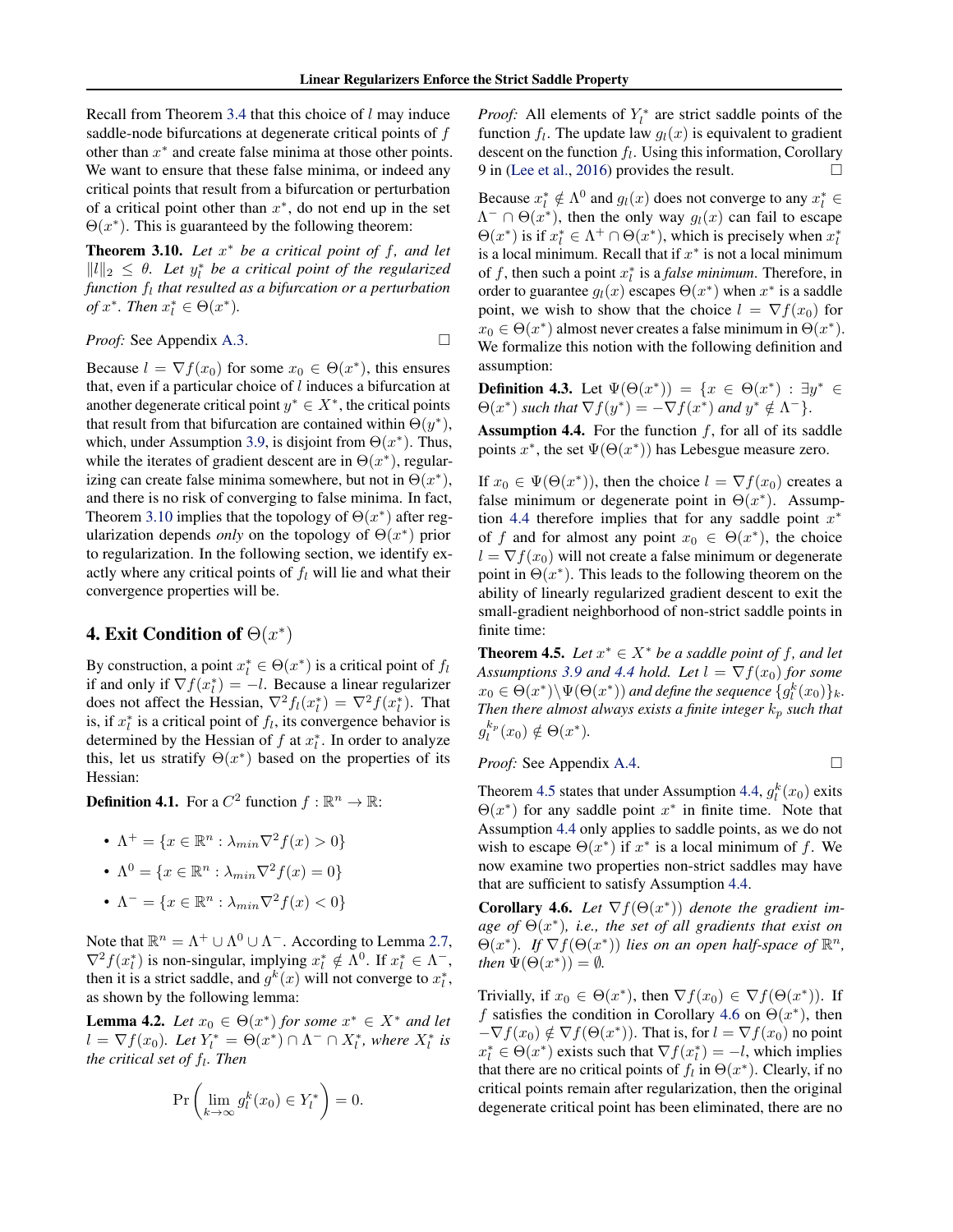false minima in  $\Theta(x^*)$ , and  $g_l^k(x_0)$  escapes  $\Theta(x^*)$  according to Theorem [4.5.](#page-5-3) Generally, this condition is satisfied by objectives with isolated non-strict saddle points, such as in Example [4.7.](#page-6-1)

### <span id="page-6-1"></span>Example 4.7. *(No Critical Points After Regularization)*

Consider the function  $f(x,y) = \frac{1}{3}x^3 + xy^2$ , which has a *non-strict saddle point at* (0, 0) *that satisfies the condition in Corollary* [4.6.](#page-5-4) *This is because*  $\nabla_x f(x, y) = x^2 + y^2$ , which is non-negative everywhere.  $W<sup>s</sup>(0,0)$  is represented *by the red region in Figure [4,](#page-6-2) and for every*  $x_0 \in W^s(0,0)$ *, we see that the regularzer*  $l = \nabla f(x_0)$  *results in no critical points of*  $f_l$  *in*  $\Theta(0,0)$ *, and*  $g_l^k(x_0)$  *escapes*  $\Theta(0,0)$ *.* 



Figure 4. The point  $x_0 = (1.5, 0.5)$  lies in  $W^s(0,0)$  for the function  $f(x, y) = \frac{1}{3}x^3 + xy^2$ , so  $g^k(x_0)$  converges to  $(0, 0)$  (left). With  $l = \nabla f(x_0)$  the critical point at  $(0, 0)$  is eliminated, and  $g_l^k(x_0)$  escapes  $\Theta(x_0)$  for  $\theta = 3$  in 7 iterations, and enters  $W^u(0,0)$  (right).

**Corollary 4.8.** *If*  $\Lambda^+ \cap \Theta(p) = \emptyset$  *then*  $\Psi(\partial \Theta(p)) = \emptyset$ *.* 

From Theorem [4.5,](#page-5-3) if there are no false minima in  $\Theta(x^*)$ after regularization, then  $g^k(x_0)$  escapes  $\Theta(x^*)$ . False minima must lie in  $\Lambda^+$  and if  $\Lambda^+ \cap \Theta(x^*)$  is empty (i.e., the Hessian is not positive definite anywhere on  $\Theta(x^*)$ ), then no false minima can exist for any choice of l. Any critical points of  $f_l$  must be strict saddles. Generally, this condition is satisfied by objectives with non-isolated non-strict saddle points, such as in Example [4.9.](#page-6-3)

### <span id="page-6-3"></span>Example 4.9. *(No Minima After Regularization)*

*Consider the function*  $f(x,y) = \frac{1}{3}xy^3$ , which has a *non-strict critical subspace on the* x*-axis. For this func-* $\text{tion } -\nabla f(x, y) = \nabla f(-x, -y)$ , meaning choosing  $l =$  $\nabla f(x_0, y_0)$  *for any*  $(x_0, y_0)$  *will create a critical point of*  $f_l$ *at*  $(-x_0, -y_0)$ *. However,*  $\nabla^2 f(x, y)$  *has a negative eigenvalue at every point with*  $y \neq 0$ *, meaning this critical* point will be a strict saddle, and  $g_l^k(x_0)$  escapes  $\Theta(0,0)$ , as *shown in Figure [5.](#page-6-4)*

### <span id="page-6-0"></span>5. Convergence to Local Mimima

Theorem [4.5](#page-5-3) has shown that, under Assumptions [3.9](#page-4-2) and [4.4,](#page-5-2) Algorithm [1](#page-4-1) will exit  $\Theta(x^*)$  for any saddle point  $x^*$  of f.



<span id="page-6-4"></span>Figure 5. The function  $f(x, y) = \frac{1}{3}x^3 + xy^2$  has a critical subset at the line  $y = 0$ . The point  $x_0 = (1.5, 1)$  lies in  $W^s(y = 0)$ , so  $g^k(x_0)$  converges to  $y = 0$  (left). With  $l = \nabla f(x_0)$ , the critical subset at  $y = 0$  is eliminated and a strict saddle point of  $f_l$  is created at  $(-1.5, -1)$ , and  $g_l^k(x_0)$  escapes  $\Theta(x_0)$  for  $\theta = 4.7$  in 15 iterations, and enters  $W^u(y=0)$  (right).

In order to show that Algorithm [1](#page-4-1) eventually converges to a minimum, it must be shown that after exiting  $\Theta(x^*)$  and reverting to non-regularized dynamics, Algorithm [1](#page-4-1) does not immediately re-enter  $\Theta(x^*)$ . In order to examine the possibility of this behavior, we examine how the dynamics of  $g_l$  inside  $\Theta(x^*)$  and the dynamics of g outside  $\Theta(x^*)$ interact on the *boundary* of  $\Theta(x^*)$ . The boundary of  $\Theta(x^*)$ is denoted  $\partial \Theta(x^*) = \{x \in \Theta(x^*) : ||\nabla f(x)||_2 = \theta\}.$ 

<span id="page-6-2"></span>Suppose that  $x_{k_p} = g_l^{k_p}$  $\binom{k_p}{l}(x_0)$  is the iteration at which Al-gorithm [1](#page-4-1) exits  $\Theta(x^*)$  (i.e.,  $x_{k_p-1} \in \Theta(x^*)$  and  $x_{k_p} \notin$  $\Theta(x^*)$ ). Then the regularized gradient  $-\nabla f_l$  pointed "out" of  $\Theta(x^*)$  to make this exit possible, and, because  $x_{k_p}$  is the first iterate computed after the exit,  $x_{k_p}$  will lie near the region of  $\partial \Theta(x^*)$  for which  $-\nabla f_l$  points "out" of  $\Theta(x^*)$ . Since Algorithm [1](#page-4-1) reverts to non-regularized dynamics at  $x_{k_p}$ , we want  $g(x_{k_p})$  to move away from  $\Theta(x^*)$ . Intuitively, this means  $x_{k_p}$  should lie near the region of  $\partial \Theta(x^*)$  for which  $-\nabla f$  also points "out" of  $\Theta(x^*)$ . That is, we want the "exit" region of  $\partial \Theta(x^*)$  defined by  $-\nabla f_l$  to lie inside the "escape" region defined by  $-\nabla f$ .

Borrowing notation from [\(Katz,](#page-8-24) [2019\)](#page-8-24), we formalize this condition by explicitly defining the regions of  $\partial \Theta(x^*)$  for which  $-\nabla f_l$  and  $-\nabla f$  point outside  $\Theta(x^*)$ . By definition,  $\partial \Theta(x^*)$  is a subset of a level set of the function  $h(x) =$  $\frac{1}{2} \|\nabla f(x)\|_2^2$ . Therefore  $\nabla h(x)$  is normal to  $\partial \Theta(x^*)$  for all  $x \in \partial \Theta(x^*)$ . If the product  $\nabla f^T(x) \nabla h(x)$  is negative for some  $x \in \partial \Theta(x^*)$ , then  $-\nabla f(x)$  points "out" of  $\Theta(p)$ . Because  $\nabla h(x) = \nabla^2 f(x) \nabla f(x)$ , we have the following definition:

<span id="page-6-5"></span>**Definition 5.1.** For  $\partial \Theta(x^*)$  and l,  $\partial_l^-\Theta(x^*) = \{x \in$  $\partial \Theta(x^*) : (\nabla f(x) + l)^T \nabla^2 f(x) \nabla f(x) < 0$ .

Note that if  $l = 0$ , then  $\partial_0^- \Theta(x^*)$  defines the "escape" region dependent on  $-\nabla f$ . Also note that equivalent regions where the negative gradient points into  $\Theta(x^*) (\partial_l^+ \Theta(x^*))$ and is tangent to  $\partial \Theta(x^*) (\partial_l^0 \Theta(x^*))$  can be defined when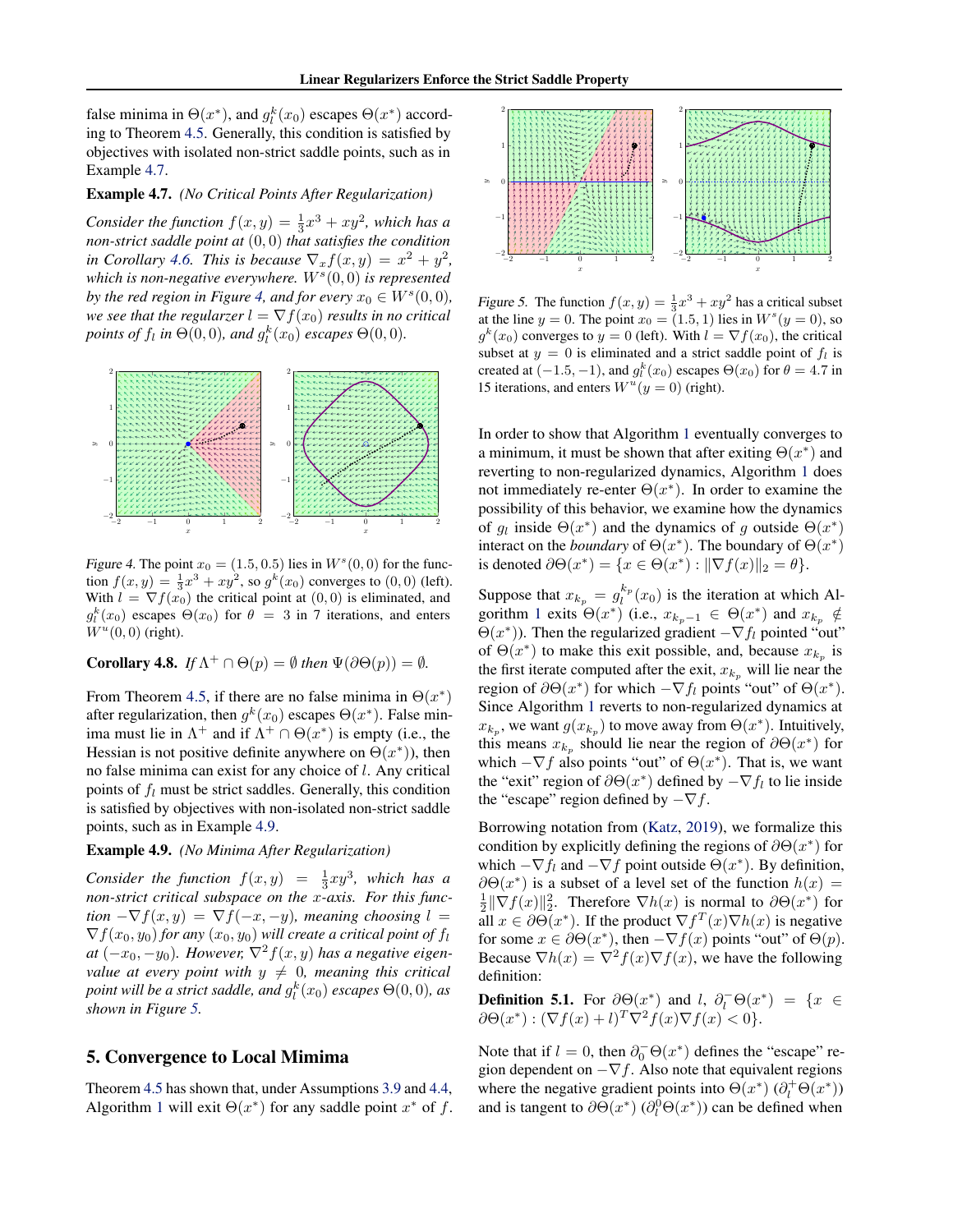the product in Definition [5.1](#page-6-5) is positive or zero. Intu-itively, Algorithm [1](#page-4-1) will pass through  $\partial_l^-\Theta(x^*)$  when it exits  $\Theta(x^*)$ , and will escape if  $x_{k_p}$  lies near  $\partial_l^0 \Theta(x^*)$ . This leads us to the following assumption:

<span id="page-7-3"></span>Assumption 5.2. For a saddle point  $x^*$  and regularizer  $l$ ,  $\partial_l^-\Theta(x^*) \subseteq \partial_0^-\Theta(x^*).$ 

Under Assumption [5.2,](#page-7-3) when Algorithm [1](#page-4-1) exits  $\Theta(x^*)$ , it will exit into a region that takes it away from  $\Theta(x^*)$ . While determining other sufficient conditions for which Assumption [5.2](#page-7-3) holds is a subject of future work, it has been observed to hold in all examples presented in this paper.

If Algorithm [1](#page-4-1) escapes all saddle points, then it must eventually enter  $\Theta(x^*)$  for a local minimum  $x^*$ . If this minimum is non-degenerate (i.e.,  $x^* \in \Lambda^+$ ), then there will be an open neighborhood U of  $x^*$  for which  $U \subset \Lambda^+$ . We assume that  $\theta$  is chosen small enough such that  $\Theta(x^*)$  is restricted to this region.

<span id="page-7-4"></span>**Assumption 5.3.**  $\theta$  is chosen small enough such that, for every critical point of  $f x^* \in \Lambda^+, \Theta(x^*) \subset \Lambda^+.$ 

Under Assumption [5.3,](#page-7-4) linear regularization with  $||l||_2 < \theta$ will only perturb the minimum (i.e., it will not be eliminated or bifurcated into two critical points) and the perturbed minimum  $x_l^*$  will remain in  $\Theta(x^*)$ . Furthermore, if f satisfies the Polyak-Lojasiewicz Inequality on  $\Theta(x^*)$ , which is a weaker condition than strong convexity [\(Karimi et al.,](#page-8-25) [2016\)](#page-8-25), the error due to regularization can be bounded in terms of  $\theta$ .

<span id="page-7-6"></span>Theorem 5.4. *Let Assumption [5.3](#page-7-4) hold for a function* f*, let*  $||l||_2 < \theta$ , and let  $x^*$  be a non-degenerate minimum of *f*. Then  $f_l$  will have exactly one critical point  $x_l^*$  in  $\Theta(x^*)$ , and  $x_l^*$  will be a non-degenerate minimum. Additionally, if f *satisfies the Polyak-Lojasiewicz Inequality with constant c* on  $\Theta(x^*)$ , then the error in cost between  $x_l^*$  and  $x^*$  that is *induced by regularizing is bounded by*  $f(x_l^*) - f(x^*) \leq \frac{\theta^2}{2c}$  $\frac{\theta^2}{2c}$ .

*Proof:* See Appendix [A.5.](#page-9-4) □

# <span id="page-7-1"></span>6. Numerical Results

To isolate the impact of linear regularizers, we consider a simple neural network model that sees only a single regularization event occur during its training, and we quantify the impact that a single regularization has. Specifically, we compare the performance of Algorithm [1](#page-4-1) (Regularized GD) with full batch non-regularized gradient descent (GD) on the training of a fully connected feedforward deep neural network on the MNIST database, implemented in PyTorch. The model has four hidden layers of width 1,000 with ReLU activation functions. The cross entropy loss function of this model has non-strict saddle points according to Corollary 3.2 of [\(Kawaguchi,](#page-8-5) [2016\)](#page-8-5). Regularized GD uses the

gradient threshold  $\theta = 5$ , and both algorithms use learning rate  $\gamma = 0.00005$ . Both algorithms are initialized with the same random weights and run for 1,000 epochs. This is repeated for 100 trials.



<span id="page-7-5"></span>Figure 6. Loss at each epoch for GD and Regularized GD

The average loss at epoch 1, 000 achieved by GD is 0.4575, which is 32.8% greater than the average loss achieved by Regularized GD in the same number of epochs, which is 0.3446. Figure [6](#page-7-5) presents the change in loss for a typical trial, in which both algorithms are identical until the gradient threshold  $\theta = 5$  is crossed at epoch 312. That is, a single regularization event during training is responsible for a nearly one-third difference in the final value of the loss function.

# <span id="page-7-2"></span>7. Concluding Remarks

We have presented a local linear regularization scheme for non-convex optimization that enforces satisfaction of the SSP. This scheme is proven to escape a broad class of isolated and non-isolated non-strict saddle points, and demonstrated superior performance to full batch gradient descent on the training of a neural network model with non-strict saddle points. Future work will address identifying sufficient conditions that ensure the satisfaction of Assumptions [4.4](#page-5-2) and [5.2.](#page-7-3) We note that the results presented in this paper are not restricted to gradient descent; they can be applied to any optimization method that avoids strict saddles.

#### References

<span id="page-7-0"></span>Agarwal, N., Allen-Zhu, Z., Bullins, B., Hazan, E., and Ma, T. Finding approximate local minima faster than gradient descent. In Proceedings of the 49th Annual ACM SIGACT Symposium on Theory of Computing, pp. 1195–1199, 2017.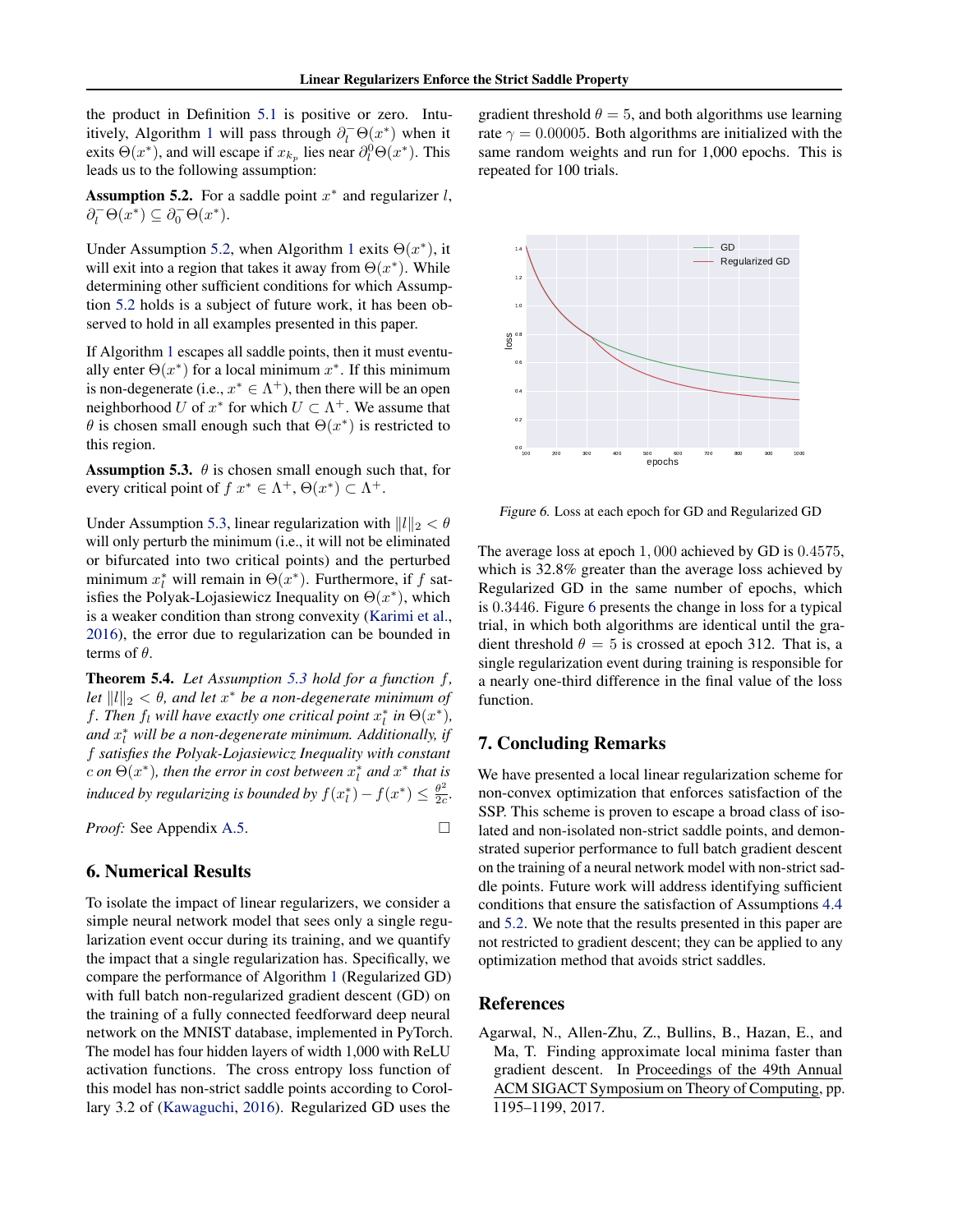- <span id="page-8-16"></span>Anandkumar, A. and Ge, R. Efficient approaches for escaping higher order saddle points in non-convex optimization. In Conference on learning theory, pp. 81–102. PMLR, 2016.
- <span id="page-8-18"></span>Chen, X. and Toint, P. L. High-order evaluation complexity for convexly-constrained optimization with non-lipschitzian group sparsity terms. Mathematical Programming, 187(1):47–78, 2021.
- <span id="page-8-11"></span>Daneshmand, H., Kohler, J., Lucchi, A., and Hofmann, T. Escaping saddles with stochastic gradients. In International Conference on Machine Learning, pp. 1155–1164. PMLR, 2018.
- <span id="page-8-8"></span>Dixit, R. and Bajwa, W. U. Exit time analysis for approximations of gradient descent trajectories around saddle points. arXiv preprint arXiv:2006.01106, 2020.
- <span id="page-8-13"></span>Du, S. S., Jin, C., Lee, J. D., Jordan, M. I., Poczos, B., and Singh, A. Gradient descent can take exponential time to escape saddle points. arXiv preprint arXiv:1705.10412, 2017.
- <span id="page-8-7"></span>Facchinei, F. and Pang, J.-S. Finite-dimensional variational inequalities and complementarity problems. Springer Science & Business Media, 2007.
- <span id="page-8-1"></span>Ge, R., Huang, F., Jin, C., and Yuan, Y. Escaping from saddle points - online stochastic gradient for tensor decomposition. In Conference on learning theory, pp. 797–842. PMLR, 2015.
- <span id="page-8-23"></span>Guckenheimer, J. and Holmes, P. Nonlinear oscillations, dynamical systems, and bifurcations of vector fields, volume 42. Springer Science & Business Media, 2013.
- <span id="page-8-14"></span>Jin, C., Ge, R., Netrapalli, P., Kakade, S. M., and Jordan, M. I. How to escape saddle points efficiently. In International Conference on Machine Learning, pp. 1724–1732. PMLR, 2017.
- <span id="page-8-15"></span>Jin, C., Netrapalli, P., and Jordan, M. I. Accelerated gradient descent escapes saddle points faster than gradient descent. In Conference On Learning Theory, pp. 1042– 1085. PMLR, 2018.
- <span id="page-8-25"></span>Karimi, H., Nutini, J., and Schmidt, M. Linear convergence of gradient and proximal-gradient methods under the polyak-łojasiewicz condition. In Joint European Conference on Machine Learning and Knowledge Discovery in Databases, pp. 795–811. Springer, 2016.
- <span id="page-8-24"></span>Katz, G. Morse Theory of Gradient Flows, Concavity and Complexity on Manifolds with Boundary. World Scientific, 2019.
- <span id="page-8-5"></span>Kawaguchi, K. Deep learning without poor local minima. arXiv preprint arXiv:1605.07110, 2016.
- <span id="page-8-2"></span>Lee, J. D., Simchowitz, M., Jordan, M. I., and Recht, B. Gradient descent only converges to minimizers. In Conference on learning theory, pp. 1246–1257. PMLR, 2016.
- <span id="page-8-4"></span>Lee, J. D., Panageas, I., Piliouras, G., Simchowitz, M., Jordan, M. I., and Recht, B. First-order methods almost always avoid saddle points. arXiv preprint arXiv:1710.07406, 2017.
- <span id="page-8-21"></span>Lerario, A. Plenty of morse functions by perturbing with sums of squares. arXiv preprint arXiv:1111.3851, 2011.
- <span id="page-8-26"></span>Matsumoto, Y. An introduction to Morse theory, volume 208. American Mathematical Soc., 2002.
- <span id="page-8-6"></span>Milnor, J. Lectures on the h-cobordism theorem. Princeton university press, 1965.
- <span id="page-8-0"></span>Murty, K. G. and Kabadi, S. N. Some np-complete problems in quadratic and nonlinear programming. Mathematical Programming, 39:117–129, 1987.
- <span id="page-8-20"></span>Nguyen, Q. and Hein, M. The loss surface of deep and wide neural networks. In International conference on machine learning, pp. 2603–2612. PMLR, 2017.
- <span id="page-8-22"></span>Nicolaescu, L. An invitation to Morse theory. Springer Science & Business Media, 2011.
- <span id="page-8-3"></span>Panageas, I. and Piliouras, G. Gradient descent only converges to minimizers: Non-isolated critical points and invariant regions. In 8th Innovations in Theoretical Computer Science Conference (ITCS 2017). Schloss Dagstuhl-Leibniz-Zentrum fuer Informatik, 2017.
- <span id="page-8-9"></span>Schaeffer, H. and McCalla, S. G. Extending the step-size restriction for gradient descent to avoid strict saddle points. arXiv preprint arXiv:1908.01753, 2019.
- <span id="page-8-19"></span>Truong, T. T. New q-newton's method meets backtracking line search: good convergence guarantee, saddle points avoidance, quadratic rate of convergence, and easy implementation. arXiv preprint arXiv:2108.10249, 2021.
- <span id="page-8-10"></span>Xu, Y., Jin, R., and Yang, T. First-order stochastic algorithms for escaping from saddle points in almost linear time. arXiv preprint arXiv:1711.01944, 2017.
- <span id="page-8-12"></span>Yang, J., Hu, W., and Li, C. J. On the fast convergence of random perturbations of the gradient flow. arXiv preprint arXiv:1706.00837, 2017.
- <span id="page-8-17"></span>Zhu, X., Han, J., and Jiang, B. An adaptive high order method for finding third-order critical points of nonconvex optimization. arXiv preprint arXiv:2008.04191, 2020.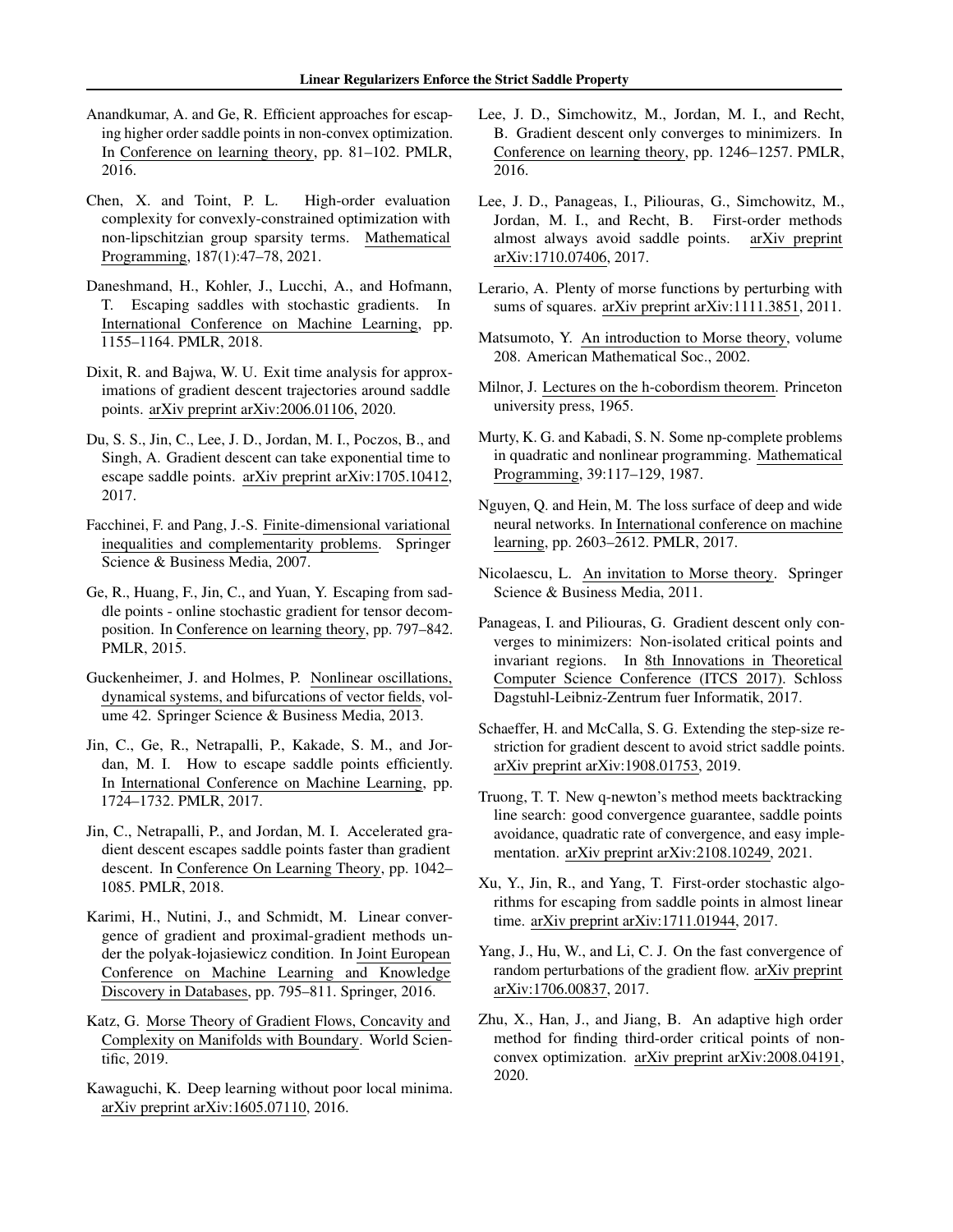# A. Appendix

## <span id="page-9-0"></span>A.1. Proof of Lemma [2.7](#page-2-3)

Lemma [2.7](#page-2-3) is equivalent to Lemma A in [\(Milnor,](#page-8-6) [1965\)](#page-8-6). The following proof is not new, and it closely follows the proof of Lemma A in [\(Milnor,](#page-8-6) [1965\)](#page-8-6). We present it here in the notation and terminology of this paper for completeness.

This proof will utilize Sard's Theorem, which states that the set of critical values of a smooth map  $h: U \to \mathbb{R}^n$  has measure zero in  $\mathbb{R}^n$  [\(Matsumoto,](#page-8-26) [2002\)](#page-8-26). Consider the manifold  $\mathbb{R}^n \times \mathbb{R}^n$ . It has a submanifold  $M = \{(x, l) | \nabla (f(x) + l^T x) = 0\}.$ That is, M consists of all the pairs of points x and linear regularizers l such that  $\nabla f(x) + l = 0$ . Trivially, we see this means that  $l = -\nabla f(x)$  and that the bijection  $x \to (x, -\nabla f(x))$  is a diffeomorphism of  $\mathbb{R}^n$  onto M. Each pair  $(x, l) \in M$ corresponds to a critical point of  $f(x) + l^T x$ , and this critical point is degenerate if and only if  $\nabla^2 f(x)$  is singular. Now, consider a projection  $\pi : M \to \mathbb{R}^n$  that sends  $(x, l)$  to l. Because  $l = -\nabla f(x)$ , this projection is simply  $\pi(x) = -\nabla f(x)$ . This means that the Jacobian matrix of  $\pi$  is  $-\nabla^2 f(x)$ . Let X be the set of points x at which  $-\nabla^2 f(x)$  is singular. Then, Sard's Theorem states that the image  $\pi(X)$  has Lebesgue measure 0 in  $\mathbb{R}^n$ . That is, the set of regularizers l for which a corresponding point x exists such that  $(x, l)$  is in M, and  $\nabla^2 f(x)$  is singular, has measure zero. Therefore, almost all choices of l will result in  $f(x) + l^T x$  having only non-singular critical points. choices of l will result in  $f(x) + l^T x$  having only non-singular critical points.

### <span id="page-9-1"></span>A.2. Proof of Theorem [3.4](#page-3-3)

Consider the function  $f(x) = (x - 1)^3(x + 1)^3$ . This function has a minimum at  $x = 0$ , and non-strict saddle points at  $x = -1$  and  $x = 1$ . For both non-strict saddle points,  $\nabla^2 f(x) = 0$ . For  $x = 1$ , we have  $\nabla^3 f(x) = 48$ , and for  $x = -1$  we have  $\nabla^3 f(x) = -48$ . Now consider the function  $f_l(x) = (x - 1)^3(x + 1)^3 + lx$  for  $l \in \mathbb{R}$  arbitrarily small. From Theorem 3.4.1 in [\(Guckenheimer & Holmes,](#page-8-23) [2013\)](#page-8-23) and the discussion that follows, any positive choice of  $l$  will induce a saddle-node bifurcation at a degenerate critical point with  $\nabla^3 f(x) < 0$  and eliminate one with  $\nabla^3 f(x) > 0$ . The converse is true for a negative choice of l. Because the sign of  $\nabla^3 f(x)$  differs for both degenerate critical points, either choice of sign for l will induce a saddle-node bifurcation in one and eliminate the other, and thus all non-zero values of  $l$  induce a bifurcation that creates a false minimum.

#### <span id="page-9-2"></span>A.3. Proof of Theorem [3.10](#page-5-1)

Consider the function  $h(x, \mu) = \nabla f(x) + \mu l$  with  $||l||_2 < \theta$ . This function maps  $\mathbb{R}^n \times \mathbb{R} \to \mathbb{R}^n$ . In this construction,  $(x^*,0)$  represents some critical point of the non-regularized function f. Consider a point  $(x_i^*,1) \in \mathbb{R}^n \times [0,1]$  where  $\nabla f(x_l^*) + l = 0$ , which corresponds to a critical point of the regularized function  $f(x) + l^T x$ . From Lemma [2.7,](#page-2-3)  $\nabla^2 f(x_l^*)$ is non-singular almost always. Therefore, the Implicit Function Theorem (Theorem 2.3 in [\(Matsumoto,](#page-8-26) [2002\)](#page-8-26)) states that there exists an open neighborhood  $U \subset \mathbb{R}$  containing  $\mu = 1$  such that there exists a smooth function  $\zeta : U \to \mathbb{R}^n$  such that  $\zeta(1) = x_l^*$  and  $\nabla f(\zeta(\mu)) + \mu l = 0$  for all  $\mu \in U$ . That is, starting at  $\mu = 1$  and moving in the negative direction,  $(\zeta(\mu), \mu)$ is a smooth curve in  $\mathbb{R}^n \times [0,1]$  that describes the location of a critical point for different values of  $\mu$ . Observe that  $x_l^*$  is due to either a bifurcation of  $x^*$  (if  $x^*$  is degenerate) or a perturbation of  $x^*$  (if  $x^*$  is non-degenerate) if  $(x^*, 0)$  and  $(x_i^*, 1)$  are connected by the smooth curve defined by  $\zeta$ . Because  $\|\nabla f(\zeta(\mu))\|_2 = \mu \|l\|_2 < \theta$  for all  $\mu \in [0, 1]$ , this curve must lie in the connected subset of  $L_{\theta} \times [0, 1]$  that contains  $(x^*, 0)$ . This is the definition of  $\Theta(x^*) \times [0, 1]$ , and therefore  $x_i^* \in \Theta(x^*)$ .  $\Box$ 

#### <span id="page-9-3"></span>A.4. Proof of Theorem [4.5](#page-5-3)

*Proof:* The update  $g_l(x)$  is equivalent to gradient descent on the function  $f_l(x) = f(x) + l^T x$ . Lemma [2.7](#page-2-3) implies no critical points of  $f_l$  lie in  $\Lambda^0$ , and Assumption [4.4](#page-5-2) implies none lie in  $\Lambda^+$ . Therefore any critical points in  $\Theta(x^*)$  must lie in  $\Lambda^-$ , which implies that they are strict saddles. Lemma [4.2](#page-5-5) states that  $\lim_{k\to\infty} g_l^k(x_0)$  is almost never a strict saddle. Therefore  $\lim_{k\to\infty} g_i^k(x_0)$  will almost always lie outside  $\Theta(x^*)$ , implying it exits  $\Theta(x^*)$  in finite time.

# <span id="page-9-4"></span>A.5. Proof of Theorem [5.4](#page-7-6)

*Proof:* From Theorem [3.10,](#page-5-1) any perturbation of  $x^*$  must remain in  $\Theta(x^*)$ . Because Assumption [5.3](#page-7-4) implies  $\Lambda^0 \cap \Theta(x^*) = \emptyset$ , there are no points in  $\Theta(x^*)$  for which  $\nabla^2 f(x)$  is singular, therefore there must exist exactly one point  $x_i^* \in \Theta(x^*)$  for which  $\nabla f(x_l^*) + l = 0$ , and  $x_l^* \in \Lambda^+$ . Satisfaction of the Polyak-Lojasiewicz Inequality with constant  $c > 0$  on  $\Theta(x^*)$